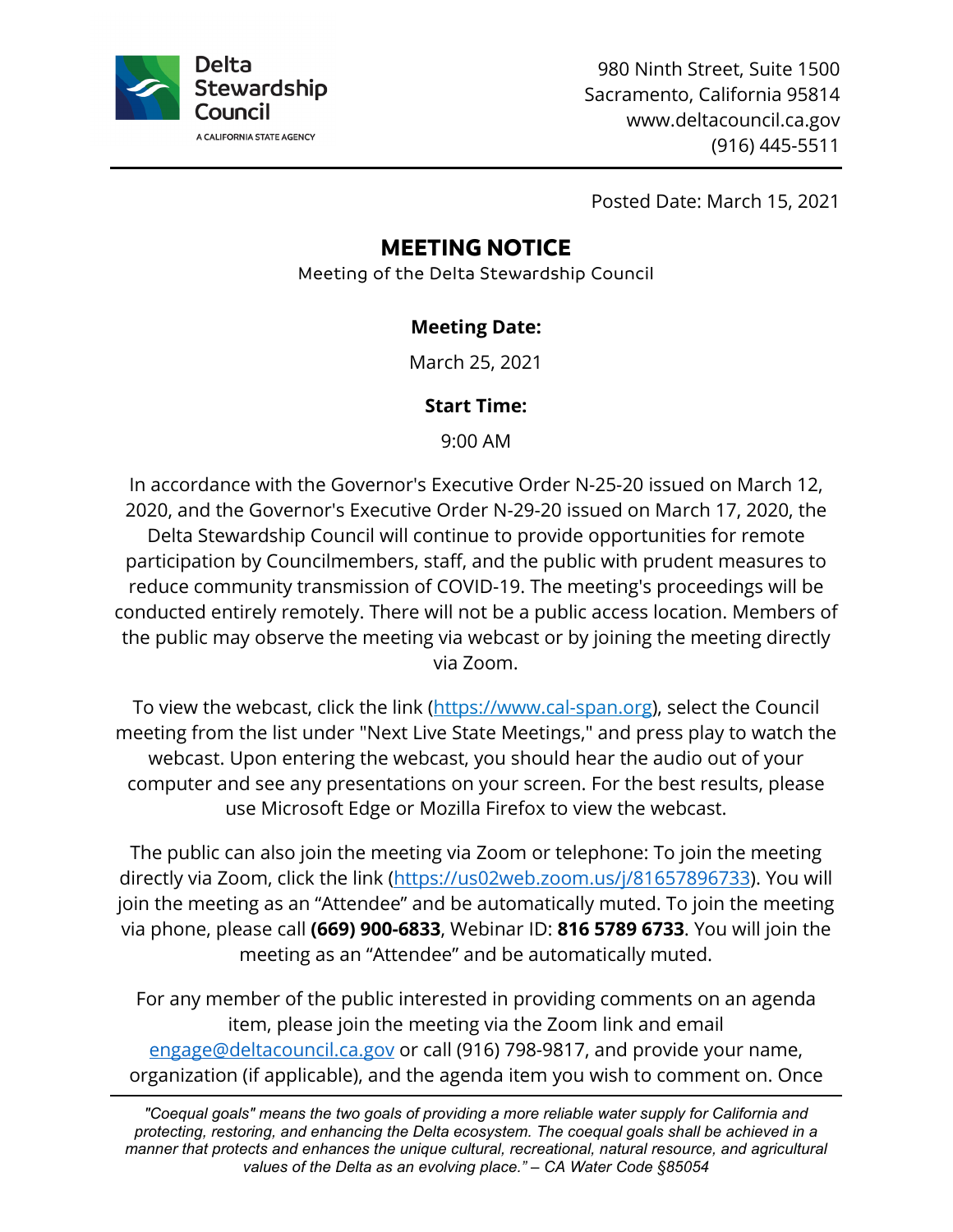received, you will be unmuted when called upon by the Chair to provide your comment when appropriate (this process is the same for Zoom and phone attendees). Members of the public can also provide their comments for the Council Clerk to read to the Council during the agenda item.

If you have any questions, concerns, or issues with the webcast, please contact the Council at [engage@deltacouncil.ca.gov](mailto:engage@deltacouncil.ca.gov).

Thank you for your consideration.

#### **Webcast:**

The meeting will be webcast at: <https://www.cal-span.org>

Select the Delta Stewardship Council meeting from the list under "Next Live State Meetings."

### **Direct Link to Meeting:**

You can join the meeting directly as an Attendee at:

<https://us02web.zoom.us/j/81657896733>

#### **Phone Number:**

Please call (669) 900-6833

#### Webinar ID: **816 5789 6733**

**THE AGENDA ITEMS LISTED BELOW MAY BE CONSIDERED IN A DIFFERENT ORDER PURSUANT TO THE DETERMINATION OF THE COUNCIL CHAIR. TIMES LISTED ON THE AGENDA ARE APPROXIMATE ONLY. AT THE DISCRETION OF THE DELTA STEWARDSHIP COUNCIL, ALL ITEMS APPEARING ON THIS AGENDA WHETHER OR NOT EXPRESSLY LISTED FOR ACTION, MAY BE DELIBERATED UPON AND MAY BE SUBJECT TO ACTION. PUBLIC COMMENT MAY BE LIMITED TO THREE MINUTES PER PERSON.** 

- 1. WELCOME AND INTRODUCTIONS
- 2. ROLL CALL ESTABLISH A QUORUM (WATER CODE §85210.5)
- 3. CLOSED EXECUTIVE SESSION: LITIGATION (NOT OPEN TO THE PUBLIC) (ACTION ITEM)

The Council may discuss litigation matters pursuant to Government Code §11126 (e)(2)(A), (e)(2)(B)(i), and/or (e)(2)(C)(i), including: (a) Delta Stewardship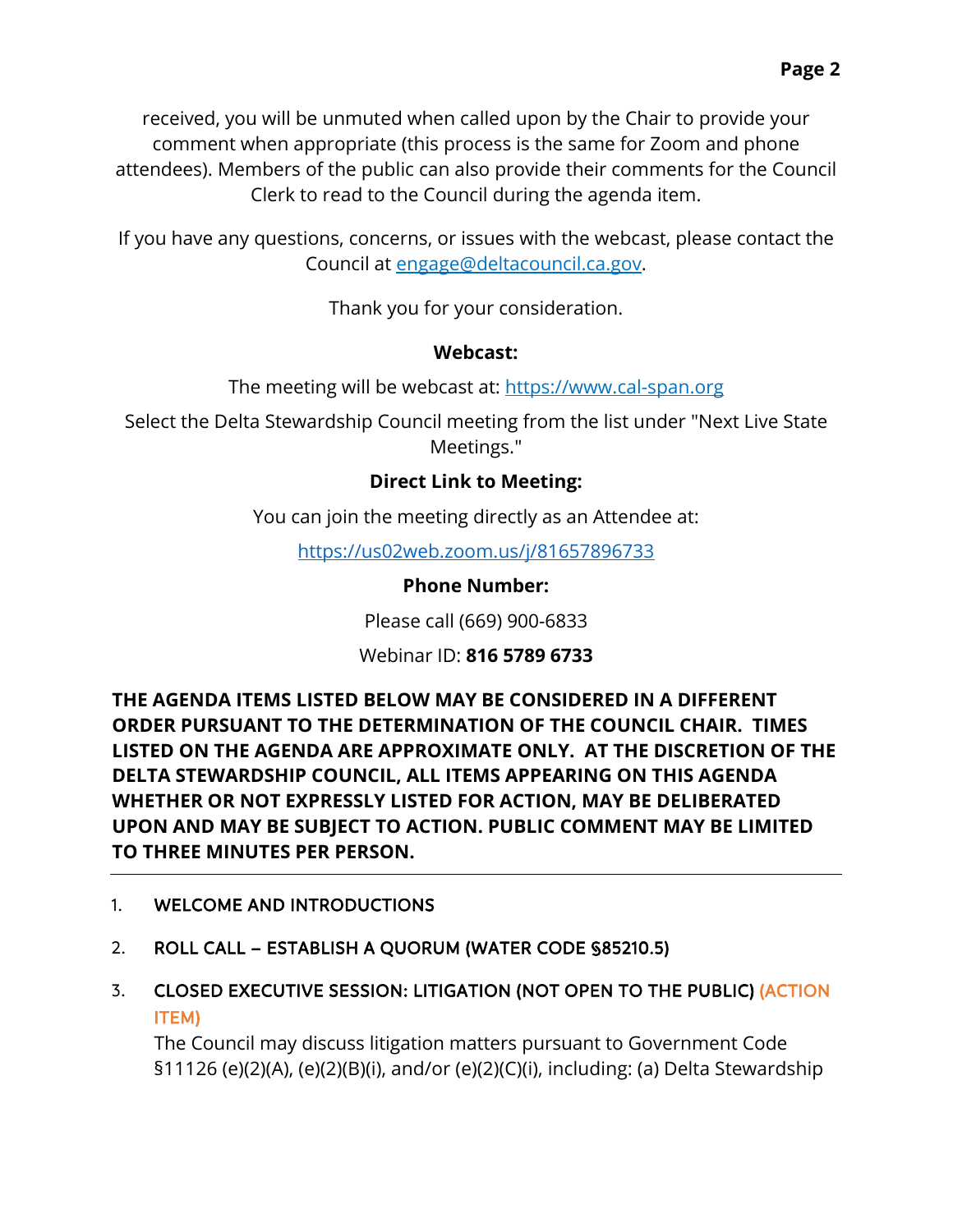Council Cases, Coordinated Proceeding JCCP No. 4758; (b) North Coast Rivers Alliance, et al. v. Delta Stewardship Council, Sacramento County Superior Ct. No. 34-2018-80002898; and (c) Takahashi v. Delta Stewardship Council, Sacramento County Superior Ct. No. 34-2018-00232084.

(This closed session is authorized under Government Code section 11126, subdivision (e).)

#### 4. RECONVENE OPEN SESSION

#### 5. ROLL CALL – RE-ESTABLISH A QUORUM (WATER CODE §85210.5)

### 6. CONSENT CALENDAR (ACTION ITEM)

 Items for the consent calendar are expected to be routine and non- interested person requests that an item be removed from the consent controversial. The Council will be asked to approve items on the consent calendar at one time without discussion. If any councilmember, staff, or calendar, it will be removed. Removed items may be taken up either immediately after the consent agenda or placed later in the agenda at the Chair's discretion.

### A) ADOPTION OF FEBRUARY 25, 2021 MEETING SUMMARY

## B) APPROVAL OF AN AMENDMENT TO A CONTRACT WITH CALIFORNIA STATE UNIVERSITY, EAST BAY

 30, 2021 to April 30, 2022 in response to impacts caused by the The Council will consider approval of an amendment to a contract with California State University, East Bay to extend the end date from April COVID-19 emergency. The study performed under this contract was approved by the Council on April 25, 2019, as part of the 2018-2019 multi-agency Delta science proposal solicitation.

## C) APPROVAL OF AN AMENDMENT TO A CONTRACT WITH MICHIGAN STATE **UNIVERSITY**

The Council will consider approval of an amendment to a contract with Michigan State University to extend the end date from April 30, 2021 to February 28, 2022 in response to impacts caused by the COVID-19 emergency. The study performed under this contract was approved by the Council on April 25, 2019, as part of the 2018-2019 multi-agency Delta science proposal solicitation.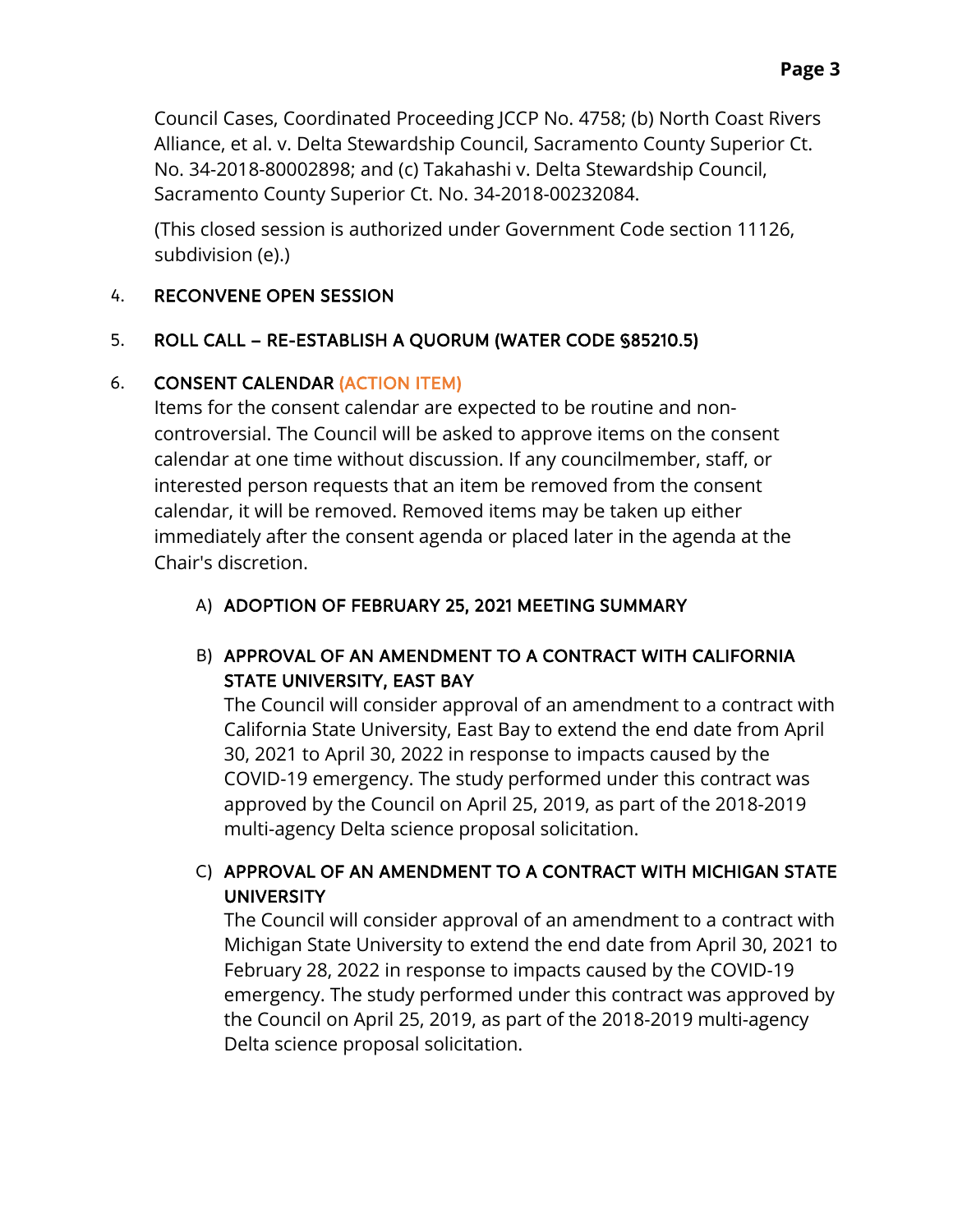## D) APPROVAL OF AN AMENDMENT TO A CONTRACT WITH SAN FRANCISCO STATE UNIVERSITY

The Council will consider approval of an amendment to a contract with San Francisco State University to extend the end date from May 1, 2021 to April 30, 2022 in response to impacts caused by the COVID-19 emergency. The study performed under this contract was approved by the Council on April 25, 2019, as part of the 2018-2019 multi-agency Delta science proposal solicitation.

## E) APPROVAL OF AN AMENDMENT TO A CONTRACT WITH THE UNIVERSITY OF CALIFORNIA, MERCED

The Council will consider approval of an amendment to a contract with the University of California, Merced to make no-cost budget adjustments in response to impacts caused by the COVID-19 emergency, as described in the staff report. The study performed under this contract was approved by the Council on April 25, 2019, as part of the 2018-2019 multi-agency Delta science proposal solicitation.

## F) APPROVAL OF AN AMENDMENT TO A CONTRACT WITH THE UNITED STATES GEOLOGICAL SURVEY (CHINOOK SALMON STUDY)

The Council will consider approval of an amendment to a contract with the United States Geological Survey to extend the end date from May 1, 2021 to April 30, 2022 in response to impacts caused by the COVID-19 emergency. The study performed under this contract was approved by the Council on April 25, 2019, as part of the 2018-2019 multi-agency Delta science proposal solicitation.

## G) APPROVAL OF AN AMENDMENT TO A CONTRACT WITH THE UNITED STATES GEOLOGICAL SURVEY (SEDIMENT STUDY)

 the United States Geological Survey to make no-cost budget The Council will consider approval of an amendment to a contract with adjustments in response to impacts caused by the COVID-19 emergency, as described in the staff report. The study performed under this contract was approved by the Council on April 25, 2019, as part of the 2018-2019 multi-agency Delta science proposal solicitation.

### 7. CHAIR'S REPORT (INFORMATION ITEM)

A) DELTA PLAN INTERAGENCY IMPLEMENTATION COMMITTEE MEETING RECAP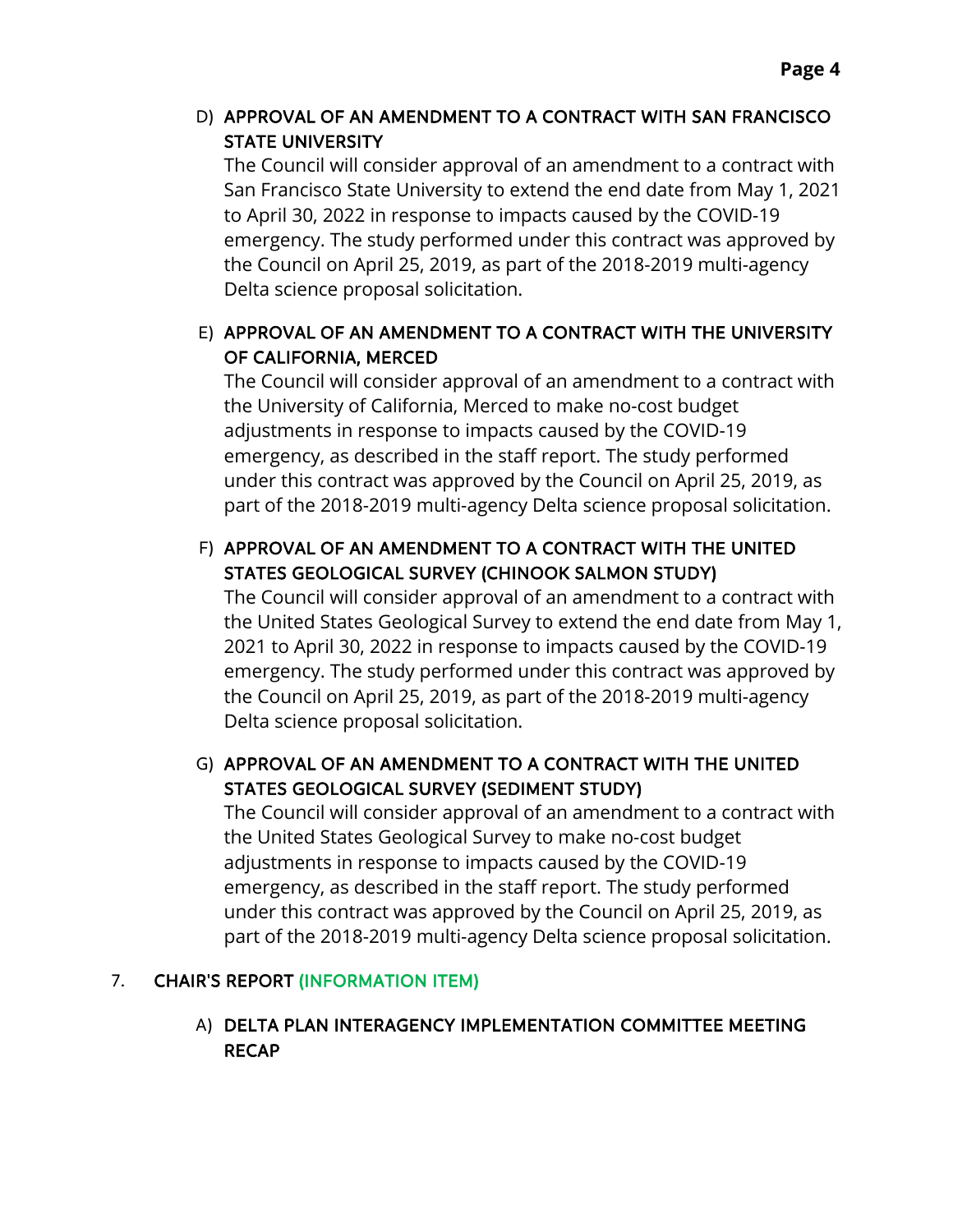### 8. EXECUTIVE OFFICER'S REPORT

 provide the Council with outgoing correspondence, the Outreach Highlights The Executive Officer will provide an update on the Council's activities and Report, the Active Projects List, and other relevant documents.

### A) LEGAL UPDATE (INFORMATION ITEM)

### B) LEGISLATIVE UPDATE (ACTION ITEM)

 and/or implementation of the Delta Plan, and may take action to The Council may discuss current legislation that could affect the Council express support, opposition, or seek to amend any of the bills listed in the monthly legislative report.

### 9. LEAD SCIENTIST'S REPORT (INFORMATION ITEM)

Delta Lead Scientist Dr. Laurel Larsen will provide an update on Delta Science Program activities. The Lead Scientist Update provides the Council with unbiased advice on matters of scientific importance in the Delta. The monthly report provides an opportunity to discuss relevant advances in science impacting the Delta and highlights Delta Science Program activities.

### 10. 2022 CENTRAL VALLEY FLOOD PROTECTION PLAN UPDATE (INFORMATION ITEM)

 Central Valley Flood Protection Plan Update and discuss its connection to the Representatives from the Department of Water Resources and Central Valley Flood Protection Board will update the Council on the development of the 2022 Delta Plan.

## 11. RECREATION AND TOURISM CHAPTER 2020 UPDATE TO THE ECONOMIC SUSTAINABILITY PLAN FOR THE SACRAMENTO-SAN JOAQUIN DELTA (INFORMATION ITEM)

 the recently completed 2020 Recreation and Tourism Chapter Update to the Representatives from the Delta Protection Commission will brief the Council on Economic Sustainability Plan for the Sacramento-San Joaquin Delta.

#### 12. PUBLIC COMMENT

#### 13. PREPARATION FOR NEXT COUNCIL MEETING

### **ADJOURN**

NOTE: Should the Council complete its business under any agenda item, it will move on to the next agenda item. Should the Council complete its full agenda for a meeting day before the scheduled